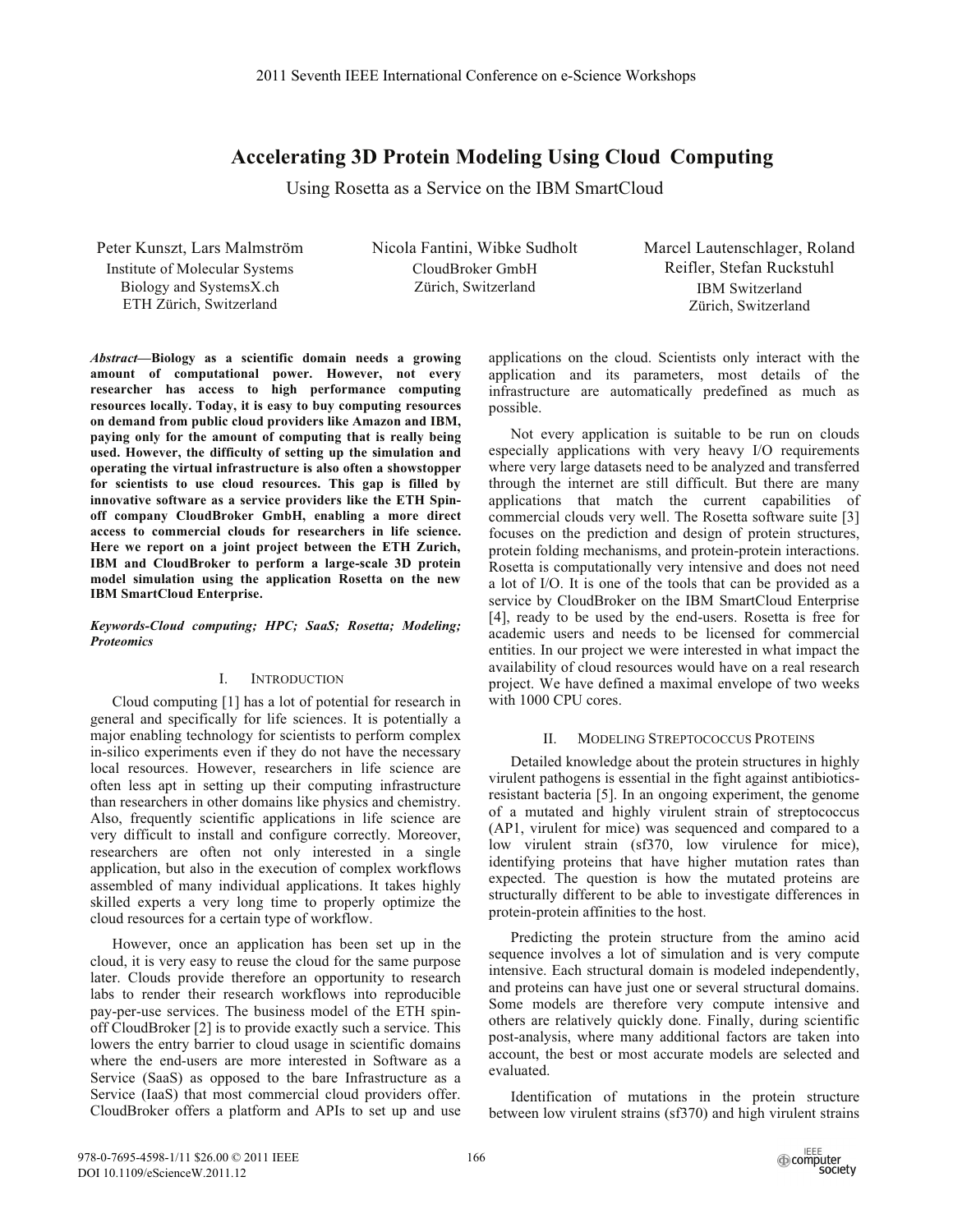

Figure 1: 3D model of a protein. The aim is to calculate 23 million such models.

(AP1) is done by sequencing and comparing both genomes. The 3D protein structures of all proteins that the genome is coding for are modeled based on their amino acid sequencebased predictions. They are compared as well, identifying relevant docking site changes. For Streptococcus we can identify 1697 proteins. There are 832 structural domains identified for de-novo modeling and 1440 structural domains identified for homology modeling. We focus on the de-novo domains first. On average there are 10'000 models for each structural domain, which gives almost 23 million models to calculate. On today's processors, this can be estimated to correspond to roughly 800'000 CPU-core hours for all models to be calculated.

### III. RUNNING ROSETTA ON THE CLOUD

At ETH Zurich, there is access to a central cluster for such purposes named Brutus, which is a very large heterogeneous multi-purpose resource. However, this resource has to be shared with many other groups. Thus at the average rate of jobs going through the scheduling system, it would take several years to calculate all the models. One could of course purchase a larger share of the cluster, but this resource would not be needed beyond this experiment. On a commercial cloud, one can simply allocate a large virtual cluster for a few days and get the necessary computations done at once.

For our experiment, we could make use of the new IBM SmartCloud Enterprise, running up to 1008 virtual CPU cores simultaneously during a period of two weeks. After some preparation and testing, almost 250'000 net CPU hours were utilized during that time, which amounts to one third of the whole work. By pre-choosing the most interesting targets, enough results are ready now to proceed with the post-analysis steps. During the two-week run, we could model 249 out of the 832 de-novo structural domains. producing 2.3 million models. Without this project, it would have taken many months to get to the same point, so the research project was indeed accelerated considerably.

The deployment of Rosetta into the cloud infrastructure is relatively straightforward. A virtual machine instance needs to be built where the Rosetta software is compiled. The image of this VM is then used inside the IBM cloud.

### **IV. EXPERIMENT ARCHITECTURE**

We had three resource layers in our setup:

- IaaS layer: This is the IBM SmartCloud Enterprise, which offers virtual machines and associated storage on demand.
- SaaS layer: This is the CloudBroker Platform, providing a web user interface and a web service API to interact with.
- End-user layer: The user in the lab can use either a standard web browser or a set of client tools provided by CloudBroker to interact with the system.

Figure 2 shows the setup in detail. The IBM SmartCloud Enterprise infrastructure in the bottom provides an API and a GUI to its users. This is being used by the CloudBroker Platform to deploy the Rosetta software, to control the automatic provisioning of the virtual machine instances, and to launch the Rosetta jobs.

The CloudBroker Platform manages the Rosetta jobs automatically and monitors the execution. Fail-safes are built into the system with automatic restarts and shutdowns should errors occur. The end-user is given a CloudBroker Rosetta client that can be used on the command line very similarly to the Rosetta software itself. It is a smart client that automatically creates the jobs from the input files as necessary. The smart client was used at IMSB to provide the parameters for the protein structure modeling. The jobs can be monitored using the web GUI, which also allows to manually steer the execution, to submit or to cancel jobs and to upload and download data. Administrators can also use the interfaces directly to monitor the execution or to intervene in case of problems. In our experiment, the smart client was used to submit all the data to the cloud. It created over 36'000 jobs that were then managed by the platform and executed on the IBM cloud. Its invocation is just a single command-line command with some parameters to steer the job distribution. The same client was used to retrieve the results. The monitoring could be done through the CloudBroker platform web interface.

Since the IBM SmartCloud Enterprise does not yet have a global cloud storage space, a dedicated storage instance was set up in the cloud to keep track of the persistent data. The smart client uploaded the input datasets to this instance and the CloudBroker Platform managed the distribution of the input data to the various instances, taking care of data and job placement. Result data were also copied back to the storage instance, from which they could be retrieved again. This solution would not scale to large datasets, but for Rosetta it was sufficient as it requires only modest input and output data. IBM plans to set up a cloud storage service much like the Amazon Simple Storage Service S3, which would then assure that the storage is persistent and scalable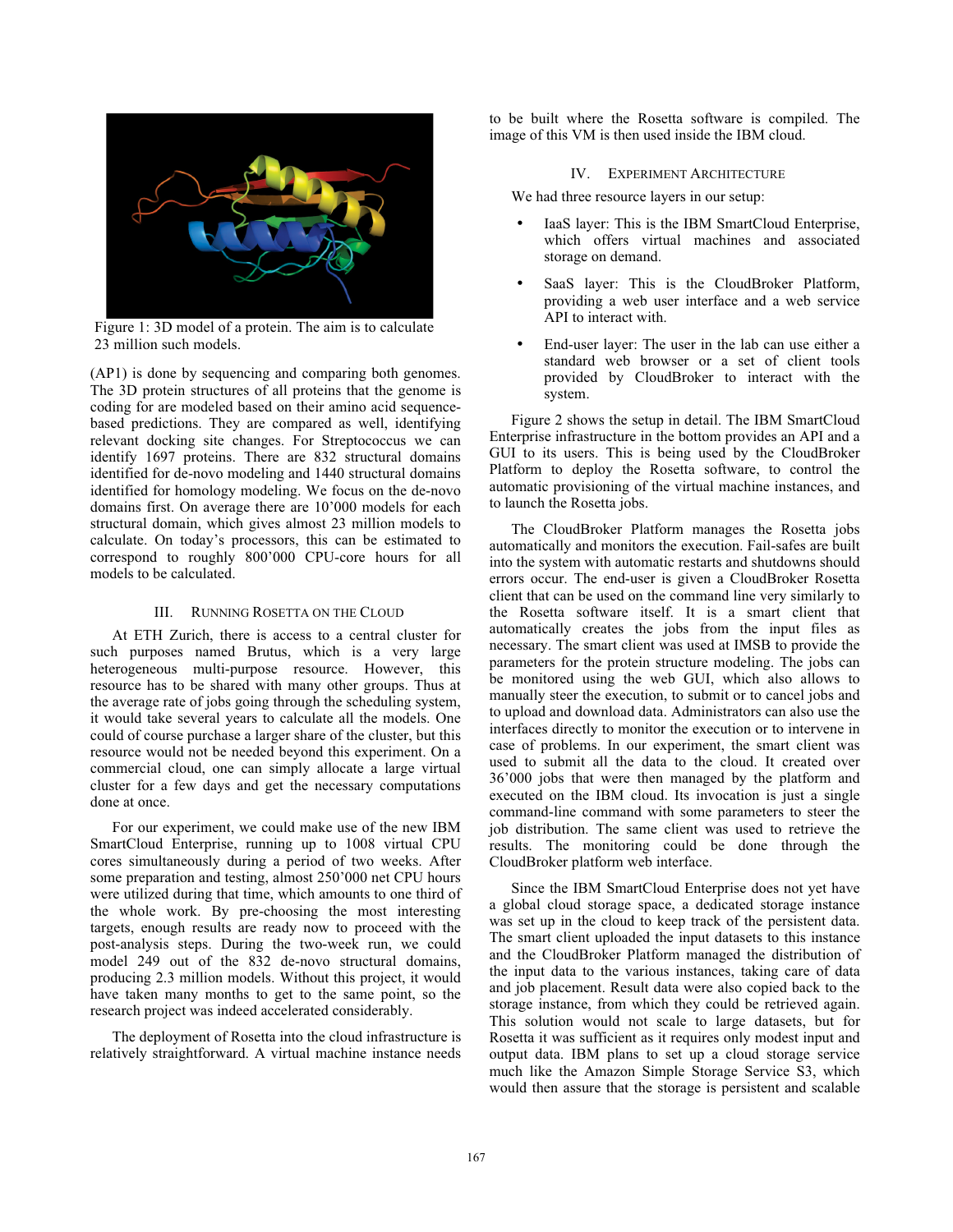

Figure 2: Setup of the cloud infrastructure

inside the IBM cloud as well. The CloudBroker platform automatically managed all the cloud resources, including instance and job failures.

#### V. **DISCUSSION**

The aim of our project was to prove that a lot of time can be saved by using cloud services in life science research.

The IBM SmartCloud Enterprise is still relatively new, but it has all the necessary features of elasticity and ondemand usage, and it has a programmable API to allow other tools to drive the system. The IBM SmartCloud is for enterprise users only, not for private persons or individual users, which results in a very professional environment. As to expect for an IaaS cloud offering, one can choose from a range of virtual machines from small single-core 'Copper' to 16-core 'Platinum' instances. As of this writing, there are six IBM datacenters around the globe that can be used. For our two-week experiment, we have chosen the datacenter in Toronto, Canada.

The interesting part of the project from the point of view of the research user was the tool provided by CloudBroker to drive the computation. Using the smart client was very straightforward, and the experiment could be set up very quickly. The provisioning of the cloud infrastructure, submission of the workload and the data management was done automatically in the background. Monitoring could be performed through the CloudBroker Platform's web interface. This is where we have seen another considerable acceleration in terms of output - models could be run immediately, without the need to apply for resources, or to set up and test the software, etc.

We have chosen the envelope of two weeks and 1'000 CPU cores because it is still relatively small to be provisioned on the IBM side (we have been using up to 63) Platinum instances), but it is considerably larger than anything that can be provided to an individual user through a regular university cluster, where the maximal queue length is 8 to 48 hours. Also, it is a relatively long time so that we could test the robustness of the cloud. The CloudBroker platform automatically manages failures: nonresponsive and failed jobs are stopped and restarted. There have been only very few such instances. We estimate the cost of such an extended calculation between \$25'000 and \$35'000 depending on parameterization, failure rates and the Rosetta licensing costs (free for academic institutions).

Rosetta has already been tested on large public infrastructures before. The Rosetta@home project [6] is one